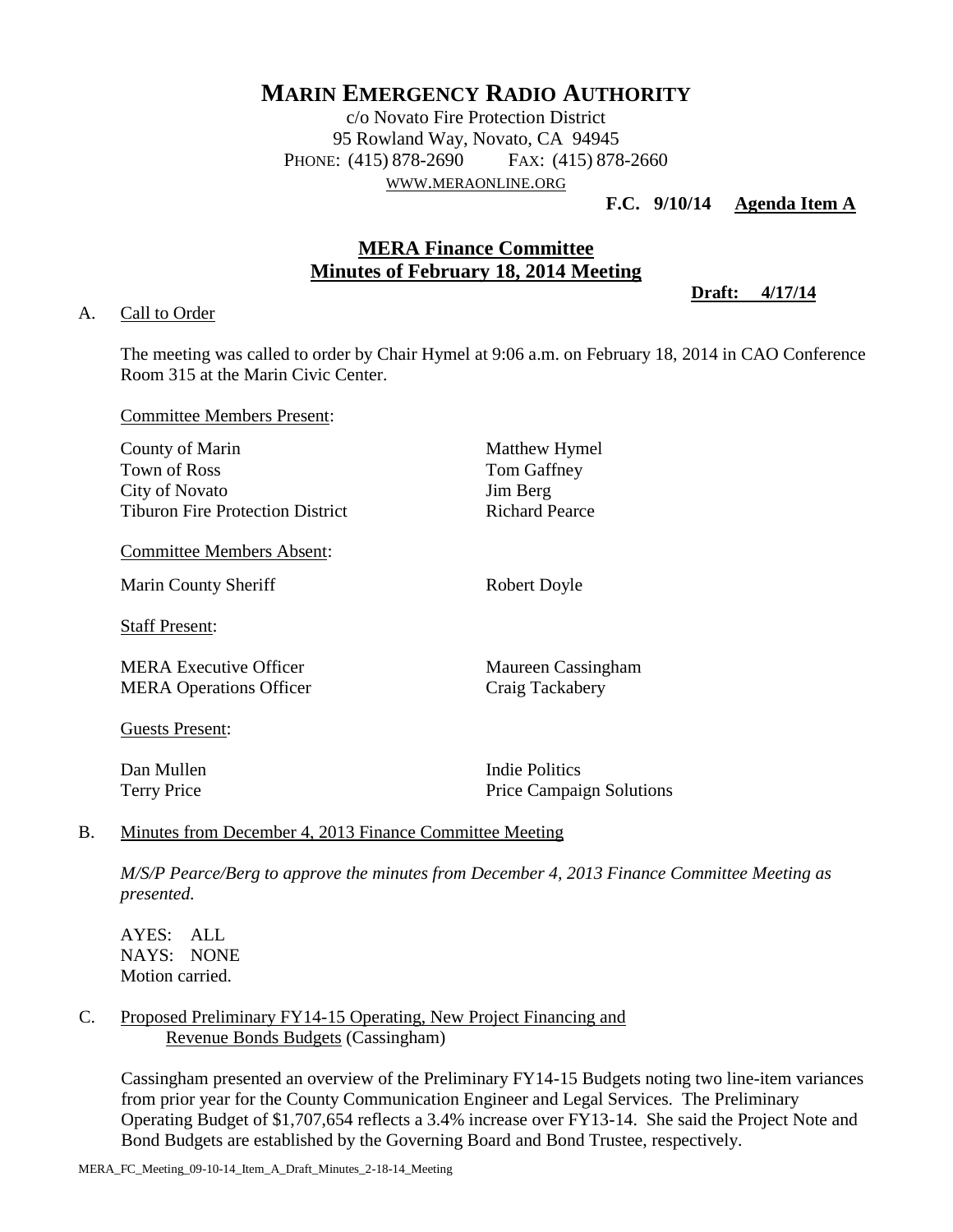Hymel asked Tackabery for a history of Chuck's contract. Tackabery said the contract amount for Chuck's services has been flat for a decade. Chuck is now a County employee due to the change in IRS regulations and the increased cost reflects benefits where none were included before. Hymel said County benefits are about 60% and his salary reflects Senior Engineer annual compensation level of \$121,000.

Berg inquired about the \$31,000 budgeted for training. Tackabery said this is a chargeback for County Staff training services for Members and the training of trainers. Berg asked for background on the budgeted amount. Hymel asked Tackabery to develop a 5-year history of the training line item. Pearce noted many trainers are leaving or have left which affects costs.

*M/S/P Gaffney/Pearce to recommend the Proposed Preliminary FY14-15 Budgets to the Executive Board for Operating, New Project Financing and Revenue Bonds as presented.* 

AYES: ALL NAYS: NONE Motion carried.

D. Discussion of Other Funding Sources – Next Gen Non-Police/Fire Services Project Costs (Cassingham)

Cassingham said her staff report summarized the possible funding sources for the estimated \$2M nonpolice/fire costs for the Next Gen System. She noted that the following agenda item on ancillary use required by public safety from bond proceeds was also explored by Gaffney with Bond Counsel as another possible funding source. Cassingham will pursue any other suggestions.

Hymel confirmed the Bond Reserve is about \$1.8M and parcel tax reimbursement of the Replacement Fund is estimated at \$800,000+. Cassingham said MERA could also finance non-police/fire project costs with capital appreciation bonds. Gaffney said this would require extending current debt service by 3-5 years. Hymel said we should keep these sources as options and decide at the time which is the best for MERA.

Gaffney suggested combining this Agenda Item with Item E: Review of Ancillary Use – Next Gen System Bonds. He said our first choice is to fund from the parcel tax followed by the use of the Bond Reserve and the reimbursed Replacement Fund. Bond Counsel has opined there is no provision under G.C. 53978 to include other than police and fire project costs. He added that other financing he has worked on permits coverage for other costs up to 10%. However, Bond Counsel has stated this is not permissible under this Section. He further stated that costs for other services that police and fire depend on to provide for public safety like water and streets should be eligible. Gaffney felt we could make a case for these costs during the validation process for the use of parcel charges before bonds are sold. Hymel said this would be another option for us to consider. Price said Bond Counsel should clarify whether language about ancillary use should be included in the ballot measure. Berg said the appropriate terminology is "critical use" vs ancillary.

Price asked for clarification about the timing of the bid process in relation to the validation. Gaffney said a bid is not necessary before the validation action. Bids would be valid for say 60 days followed by BOS acceptance of the bond bid and thereafter another meeting to award the construction contract. Price clarified that the bid process would include non-safety radios. Gaffney said he hopes to phase the sale of bonds.